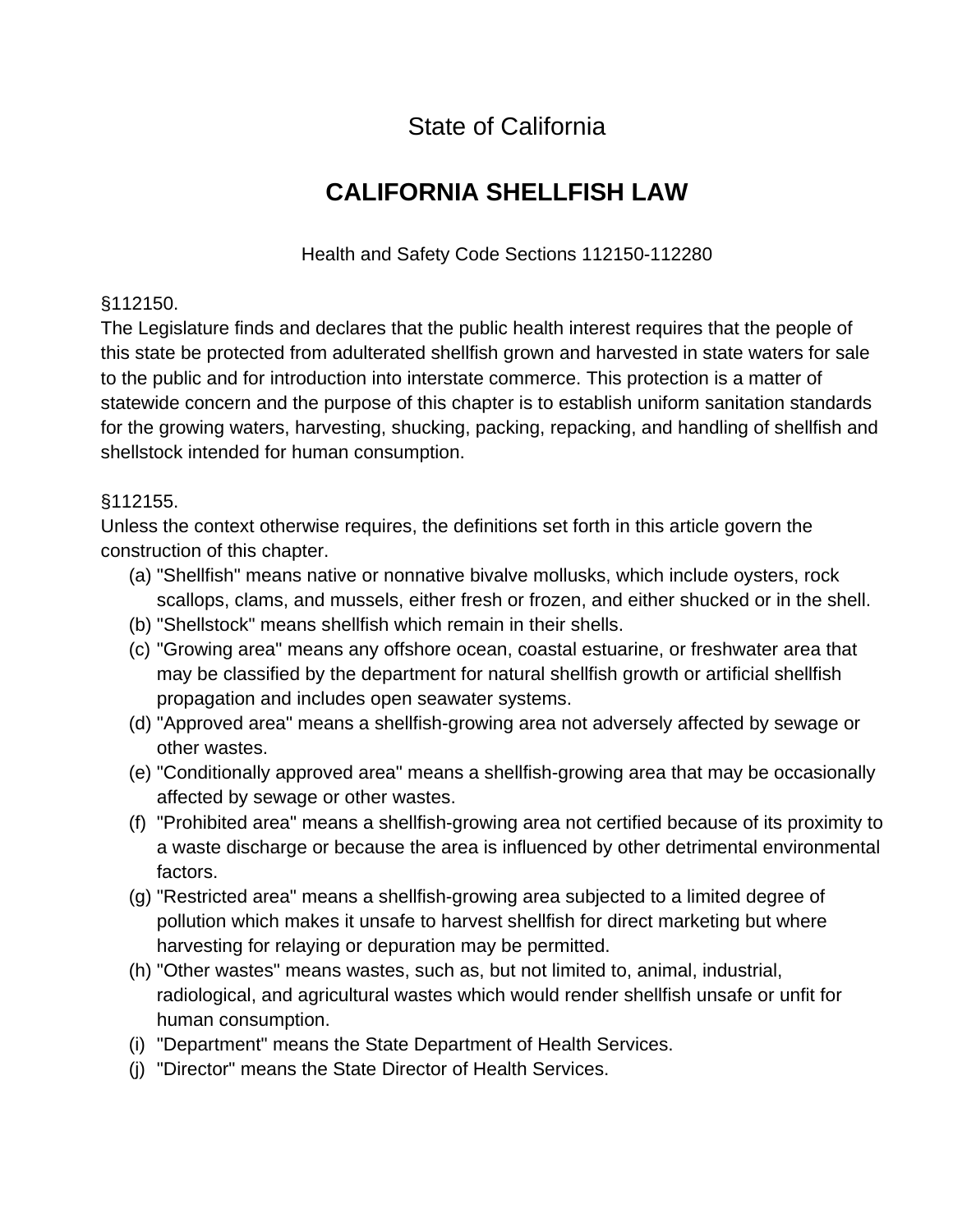- (k) "Person" includes any individual, partnership, corporation, limited liability company, and association.
- (l) "Closed area" means an area that the shellfish taken therefrom have been declared to be unsafe or unfit for human consumption.

## §112160.

- (a) The director may declare any area within the jurisdiction of this state to be a closed area if it is determined that shellfish taken from the growing area may be unsafe or unfit for human consumption.
- (b) The director shall close to the taking of shellfish for a period deemed advisable any waters to which shellfish from a closed area may have been transferred.
- (c) The director shall establish by order the areas that he or she declares unsafe or unfit for shellfish harvesting and shall modify or revoke the order in accordance with the results of chemical, toxicologic, and bacteriological surveys conducted by the department. The director shall file the order in the office of the department, and shall furnish copies of the orders describing closed areas to the Department of Fish and Game, the State Water Resources Control Board, and to any interested person without charge.
- (d) Prior to the director's declaration that shellfish-growing waters may be unsafe and shellfish grown in these waters may not be taken for human consumption, the department shall do all of the following:
	- (1) Give at least 20 days' notice of its intended action. The notice shall include a statement of either the terms or substance of the intended action or a description of the subject and issues involved, and the time when, the place where, and the manner in which, interested persons may present their views thereon.
	- (2) Afford all interested persons reasonable opportunity to submit data, views, or arguments orally or in writing. The department shall consider fully all written and oral submissions respecting the proposed action.
- (e) If the department finds that the shellfish harvested from an area is unsafe or unfit for human consumption and states in writing its reasons for that finding, it may proceed without prior notice or hearing to take emergency action. The action may be effective for a period of not longer than 30 days, during which time the department shall initiate the procedures contained in subdivision (d).

# §112165.

- (a) The department shall adopt regulations regarding all of the following:
	- (1) The classification and minimum requirements for growing and harvesting areas, for relaying and depuration procedures, and for aquaculture facilities that are used for the cultivation and production of shellfish.
	- (2) Specifications for plant facilities and for the harvesting, transporting, storing, handling, packing, and repacking of shellfish.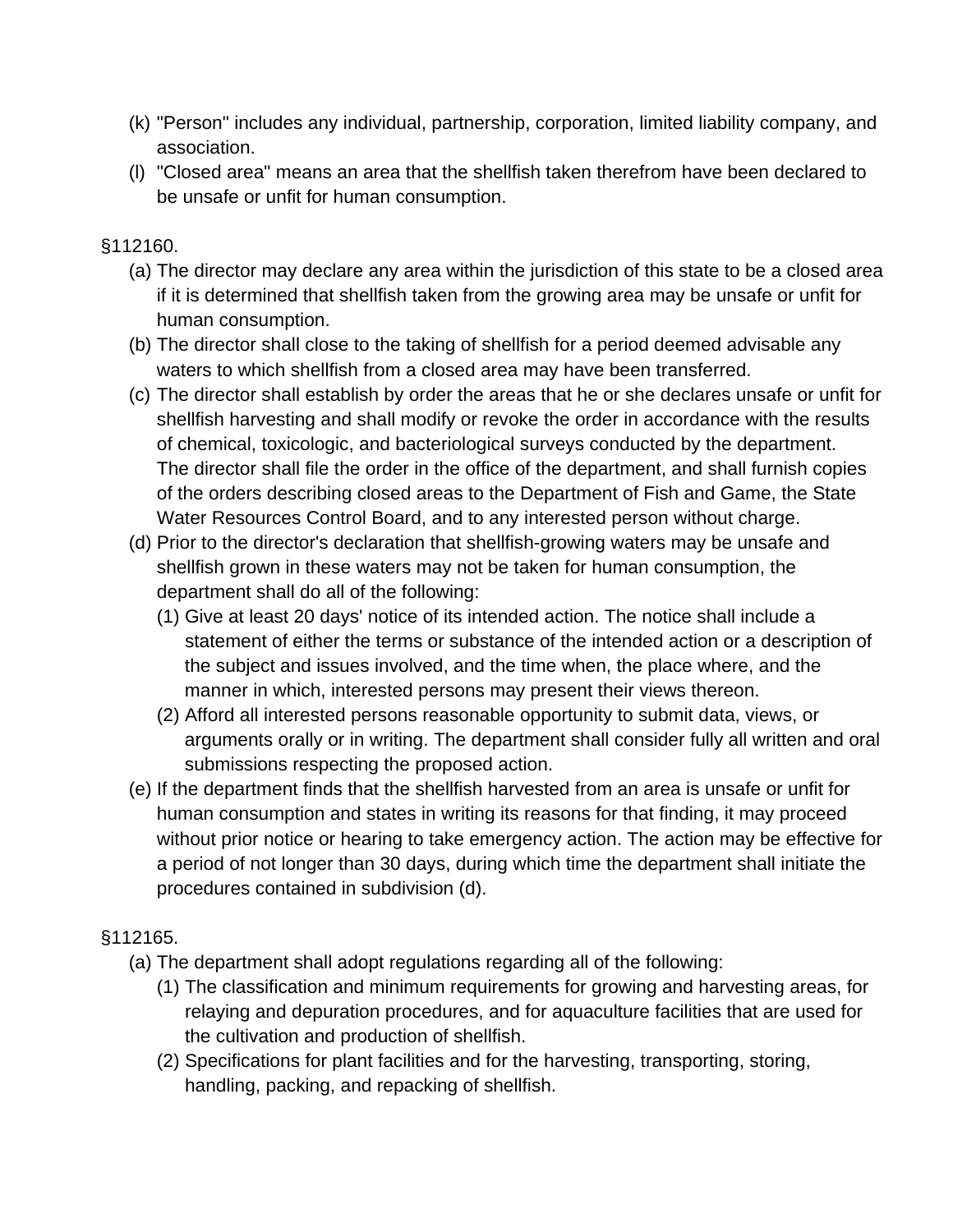(3) Fees.

- (b) The department shall adopt regulations by January 1, 1999, to interpret and enforce the provisions of this chapter. The regulations shall be adopted by the department in the manner prescribed by Chapter 3.5 commencing with Section 11340) of Part 1 of Division 3 of Title 2 of the Government Code.
- (c) The regulations shall conform, so far as possible, to the standards or procedures established in the guidelines adopted by the National Shellfish Sanitation Program that pertain to the evaluation of shellfish-growing areas and handling facilities, but shall provide for regulating other wastes or contaminants not covered by the guidelines adopted by the National Shellfish Sanitation Program that would render shellfish unsafe or unfit for human consumption. If the department adopts standards or procedures that exceed standards or procedures established in the guidelines adopted by the National Shellfish Sanitation Program, the department shall provide a written finding describing the public health need for those standards and procedures in the rulemaking process.

# §112170.

- (a) The director, or the director's duly authorized agent, shall conduct sanitary surveys of any shellfish growing water as deemed necessary to assure each of the following:
	- (1) Any shellfish grown in the water is safe as an article of food and meets bacteriological, chemical, and toxicologic standards as prescribed by regulation.
	- (2) Any shellfish grown in prohibited or restricted areas is either relayed to or depurated in approved water for a period of time as necessary to meet bacteriological, chemical, and toxicologic standards, as prescribed by regulation.
	- (3) For good cause shown, a shellfish grower or harvester may request the resurvey of restricted or unapproved growing water, and the director, or the director's duly authorized agent, shall conduct the sanitary resurvey.
- (b) If it is found that the shellfish and growing water are in compliance with the regulations promulgated under this chapter, the director shall issue a certificate attesting to the compliance to the lawful grower or harvester of the shellfish.

# §112175.

It is unlawful for any person to engage in commercial shellfish cultivation or the harvesting for human consumption of shellfish from naturally occurring populations, except as provided for in Sections 5670, 7850, 8500, and 15101 of the Fish and Game Code and in regulations adopted by the department pursuant to this chapter, with regard to growing areas, relaying and depuration procedures, and aquaculture facilities.

# §112180.

The director, or the director's duly authorized agent, may, at any reasonable hour of the day, do any of the following: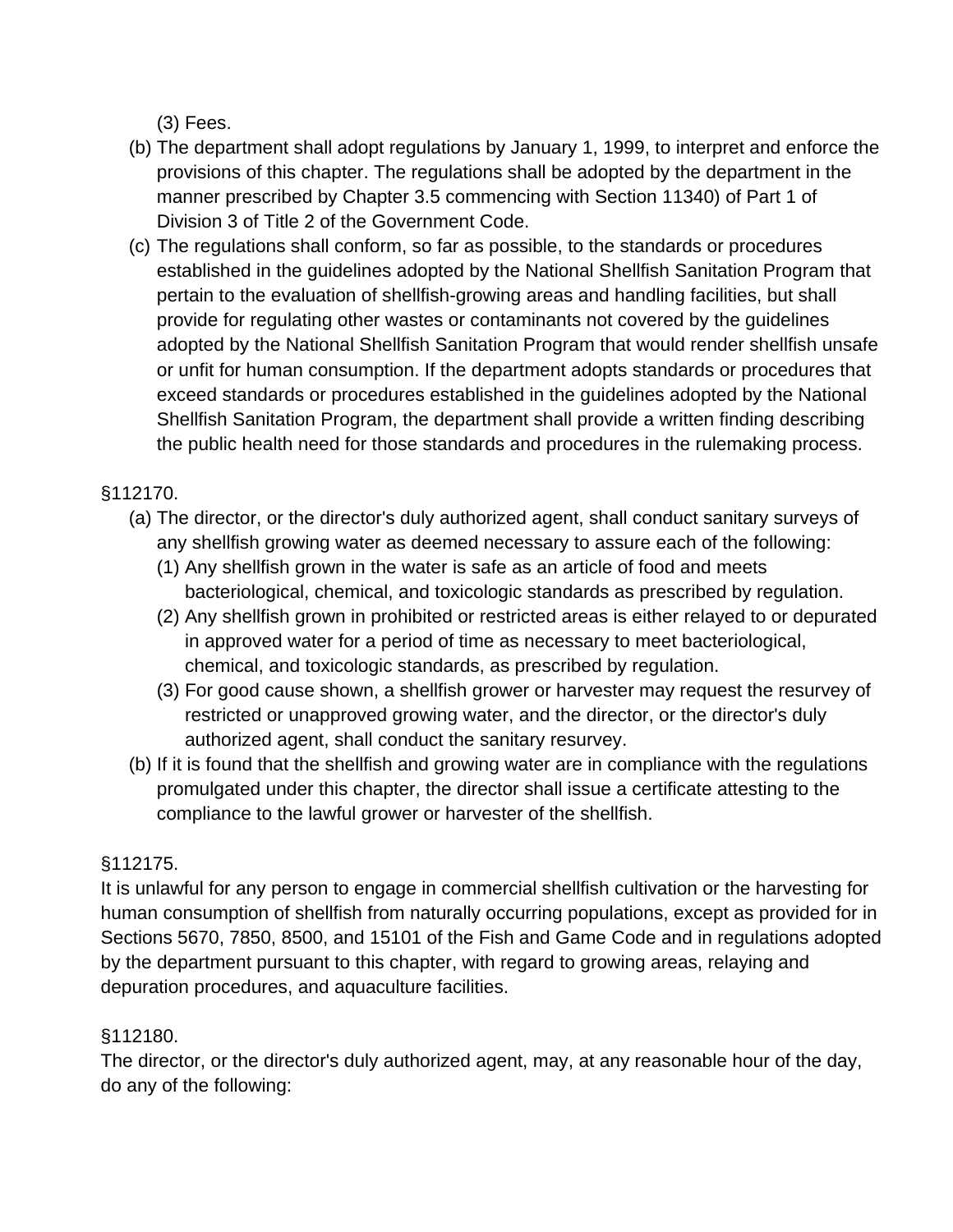- (a) Enter and inspect any facility or area used for cultivation, production, depuration, processing, transporting, or sale of shellfish.
- (b) Obtain samples of water and shellfish. Upon request, split samples shall be given to the person from whose property the samples were obtained.
- (c) Inspect all shellfish plants and the practices followed in the handling and packaging of shellfish. If it is found that the operator is complying with the regulations promulgated under this chapter, the director shall issue a certificate attesting to the compliance.
- (d) Cause a reinspection to be made at any time and may revoke the certificate upon refusal of the operator to permit an inspection or free access at all reasonable hours, or upon a finding that the plant is not being operated in compliance with the regulations promulgated under this chapter.
- (e) No revocation, suspension, annulment, or withdrawal of any certificate is lawful unless, prior to the institution of department proceedings, the department gave notice by mail, to the certificate holder, of facts or conduct that warrants the intended action, and the certificate holder was given an opportunity to show compliance with all lawful requirements for the retention of the certificate, pursuant to Section 112265. This section does not preclude the department from taking immediate action in accordance with subdivision (e) of Section 112160.

# §112185.

It is unlawful for any person to take, sell, offer, or hold for sale any shellfish from an area declared by the director to be unsuitable for harvesting for human consumption, without complying with all regulations adopted by the department to ensure that the shellfish have been purified.

The intent of this section is not to prohibit the transplanting of shellfish from restricted or prohibited growing areas, if permission for the transplanting is first obtained from the Department of Fish and Game pursuant to Section 237 of Title 14 of the California Code of Regulations.

# §112190.

It is unlawful for any person to sell, offer, or hold for sale any shellstock or shucked shellfish that has not been harvested from a growing area which has been certified by the department or that has not been purified in accordance with Section 112170.

# §112195.

It is unlawful for any person to sell, offer, or hold for sale any shellstock or shucked shellfish that has not been handled and packaged in accordance with specifications under this chapter, and regulations adopted pursuant to this chapter.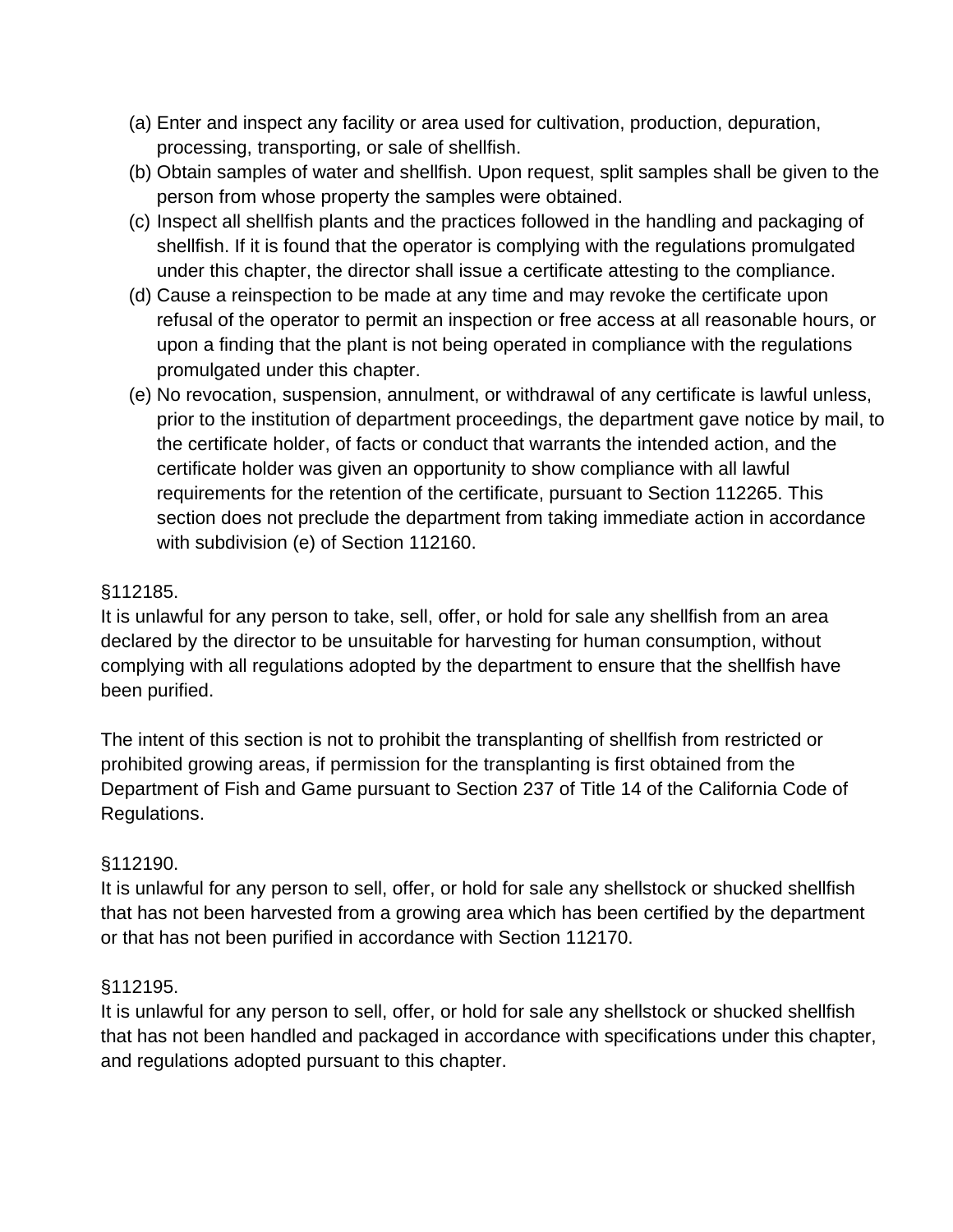#### §112200.

It is unlawful for any person to sell, offer, or hold for sale any shellfish where the facilities for packaging and handling of the shellfish do not comply with regulations adopted by the department under this chapter.

#### §112205.

It is unlawful for any person to operate a shellfish plant engaged in the handling and packaging of shellfish, either shucked or in the shell, without a valid certificate issued by the department for each plant or place of business.

#### §112210.

It is unlawful for any person to sell, offer, or hold for sale any shellstock or shucked shellfish without a label that bears a valid certificate number and is in compliance with Chapter 4 (commencing with Section 110290) of Part 5.

#### §112215.

It is unlawful for any person to sell, offer, or hold for sale any shellfish not in a container bearing a valid certificate number from a state or a nation whose shellfish certification program conforms to the then current Manual of Recommended Practice for Sanitary Control of the Shellfish Industry, issued by the United States Public Health Service.

#### §112220.

The provisions of Sections 112210 and 112215, with respect to labeling requirements, shall not apply to any of the following:

- (a) Shellstock held in dry storage under refrigerated conditions not for shipment or sale.
- (b) Shellstock sold on premises when the sale is the ultimate point of sale.

#### §112225.

Any shellfish that are held or offered for sale at retail or for human consumption, and that have not been handled and packaged in accordance with the specifications fixed by the department under this chapter, or that are not in a certified container as provided in Sections 112210 and §112215, or that are otherwise found by the director to be unfit for human consumption, are subject to immediate condemnation, seizure, and confiscation by the director or the director's duly authorized agent. The shellfish shall be held, destroyed, or otherwise disposed of as directed by the director.

#### §112230.

The director may suspend or revoke any certificate issued pursuant to this chapter for any violation of this chapter or the regulations adopted pursuant thereto.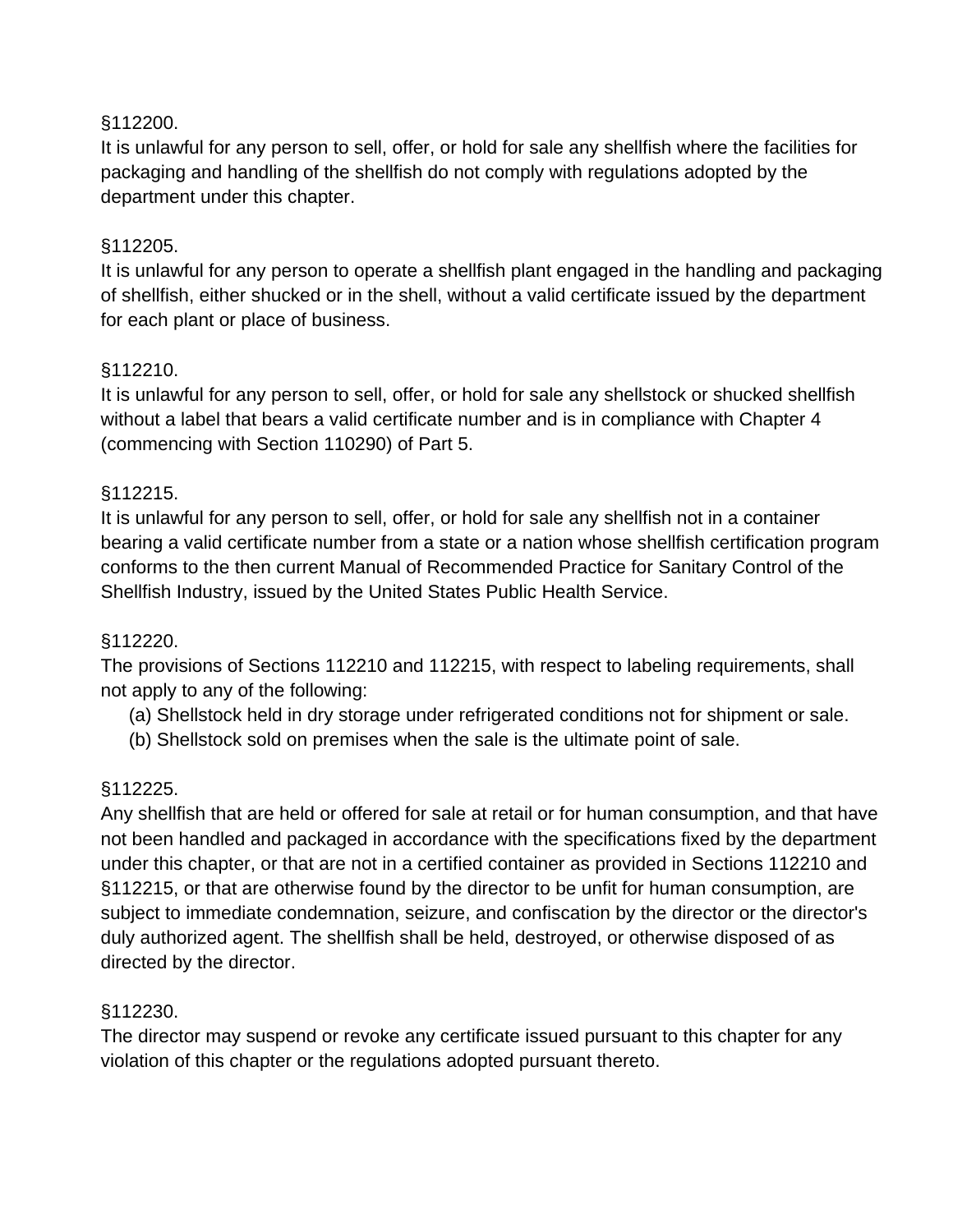#### §112235.

The department shall charge and collect a fee for each certificate issued. The amount of the fee shall be established by regulation.

#### §112240.

Any person who willfully violates any provision of this chapter, or any regulation adopted pursuant to this chapter, is guilty of a misdemeanor and shall, if convicted, be subject to imprisonment for not more than six months in the county jail or a fine of not less than one hundred dollars (\$100) nor more than five hundred dollars (\$500), or both. If the violation is committed after a previous conviction under this section that has become final, or if the violation is committed with the intent to defraud or mislead, the person shall be subject to imprisonment for not more than one year in the county jail or a fine of not more than one thousand dollars (\$1,000), or both.

## §112245.

One-half of all fines collected by any court or judge for any violation of any provision of this chapter shall be paid into the State Treasury to the credit of the General Fund.

## §112250.

- (a) The Attorney General, any district attorney, or any city attorney to whom the department reports any violation of this chapter shall begin appropriate proceedings in the proper court.
- (b) Before any alleged violation of this chapter is reported to the Attorney General, a district attorney, or a city attorney for the institution of a criminal proceeding, the person against whom this proceeding is contemplated may be given appropriate notice and an opportunity to show cause why he or she should not be prosecuted and to present additional facts that may mitigate the action. The showing may be presented either orally or in writing, in person, or by attorney.

#### §112255.

The department is not required to institute proceedings under this chapter for minor violations of this chapter, if the department believes that the public interest will be adequately served in the circumstances by a suitable written notice or warning.

#### §112260.

When the state asserts a violation of this chapter, the state need not negate any exemption or exception from the requirements of this chapter in any pleading, or in any trial, hearing, or other proceeding. The burden of proof with respect to any exemption or exception rests upon the person claiming its benefits.